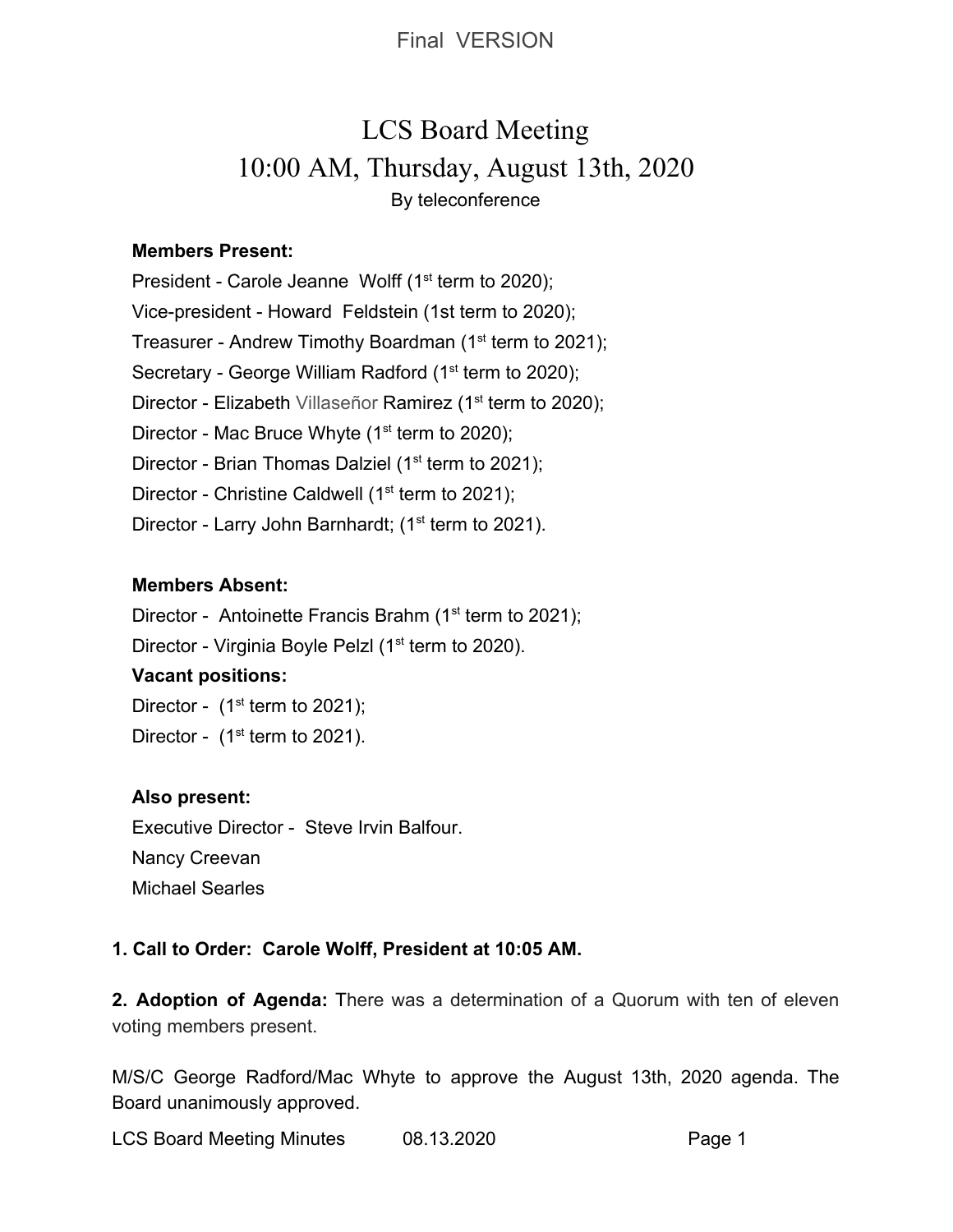# **3. President's Report: Carole Wolff**

Carole Wolff indicated the meeting would be largely dedicated to the preparation for the upcoming Annual General Meeting on August 20th.

## **Motion:**

Carole Wolff moved that the type of AGM to be offered be decided by a board vote. Motion seconded by Howard Feldstien. Discussion. The vote was 6 for Zoom AGM and 2 for a live in person event. The AGM will be a teleconference.

## **Motion carried.**

Board members agreed, given the recent C-19 situation at lakeside that an in person Board retreat should be postponed and possibly a virtual session planned after the AGM.

# **4. Secretary's Report:** George Radford

● **Approval of the July 16th, 2020 Minutes:** M/S/C Tim Boardman/Howard Feldstein to approve the minutes of the July 16th, 2020 Board meeting. The Board unanimously approved. **Motion Carried.**

# **5. Executive Director's Report - July, 2020. Steven Balfour**

- A "command center" will be set up in the IT office to manage the technical aspects of the virtual AGM. Steve and Alfredo will be there.
- All LCS computers will be attached by ethernet cable to the internet to improve reliability and speed over using wiFi.
- Diana will manage the Zoom "waiting room" and monitor the chat service.
- *● A "dress rehearsal" of the Zoom AGM will be held at 1:30 PM on Wednesday August 19th. All Board members are encouraged to participate. The concept is to act as LCS members attending the AGM. Make notes about any issues observed.*
- The membership ID numbers of those signing into the AGM will not be available. Member names should suffice for purposes of protocalizing the minutes.
- Board members are asked to sign into the AGM early (9:30 AM) on Thursday to even out the workload for Diana.
- The 30 minute span before the AGM is convened at 10:30 will be used for a PowerPoint presentation on LCS Opening Plans..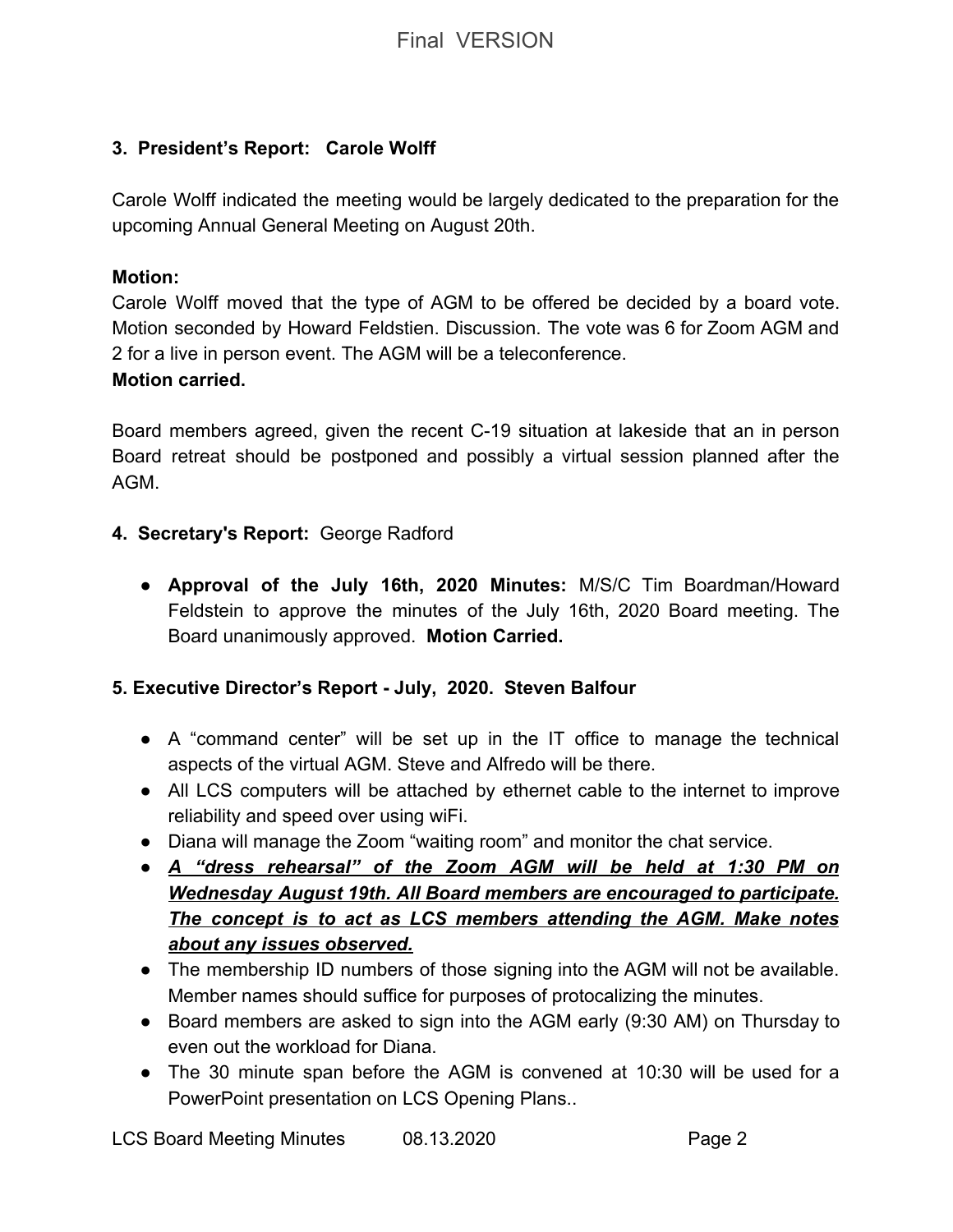- Tim Boardman's video of the Treasurer's presentation was viewed as an example of how presentations at the AGM would look.
- A membership service for new and renewals will be run Mon through Weds from 10 Am to 1:00 PM on the campus.
- **6. Treasurer's report:** Tim Boardman, Treasurer.
	- The Finance Committee will not meet until Monday August 17th. July to-date results will then be available.
	- Tim reported approximately 2  $\frac{1}{2}$  months revenue remains before operating funds run out.
	- Membership revenue from dues continued to drop through July. Total revenue for July was approximately \$400 thousand pesos. Donations for the month are \$285 thousand pesos.
	- **● Motion;**
		- $\circ$  Tim Boardman moved that no funds in 2020 be transferred to Restricted Reserves in light of the severe financial situation. M/S/C George Radford. Unanimous approval.

# **Motion carried.**

- **8. Standing Committee Reports:**
- **Audit Committee**: Brian Dalziel, Chairperson. No Report.
- ● **Campus Committee:** Howard Feldstein, Chairperson. No Report.
- **Community Committee:** Larry Barnhardt. Chairperson. No Report
- **Program Committee**: Mac Whyte, Chairperson No Report
- **Fund) Development Committee** George Radford, Chairperson. No Report
- **9. Ad Hoc Capital Campaign Committee:** Steve Balfour. No report this month.

**10. Ad Hoc LCS 2.0 Project Management Committee:** Brian Dalziel, Chairperson.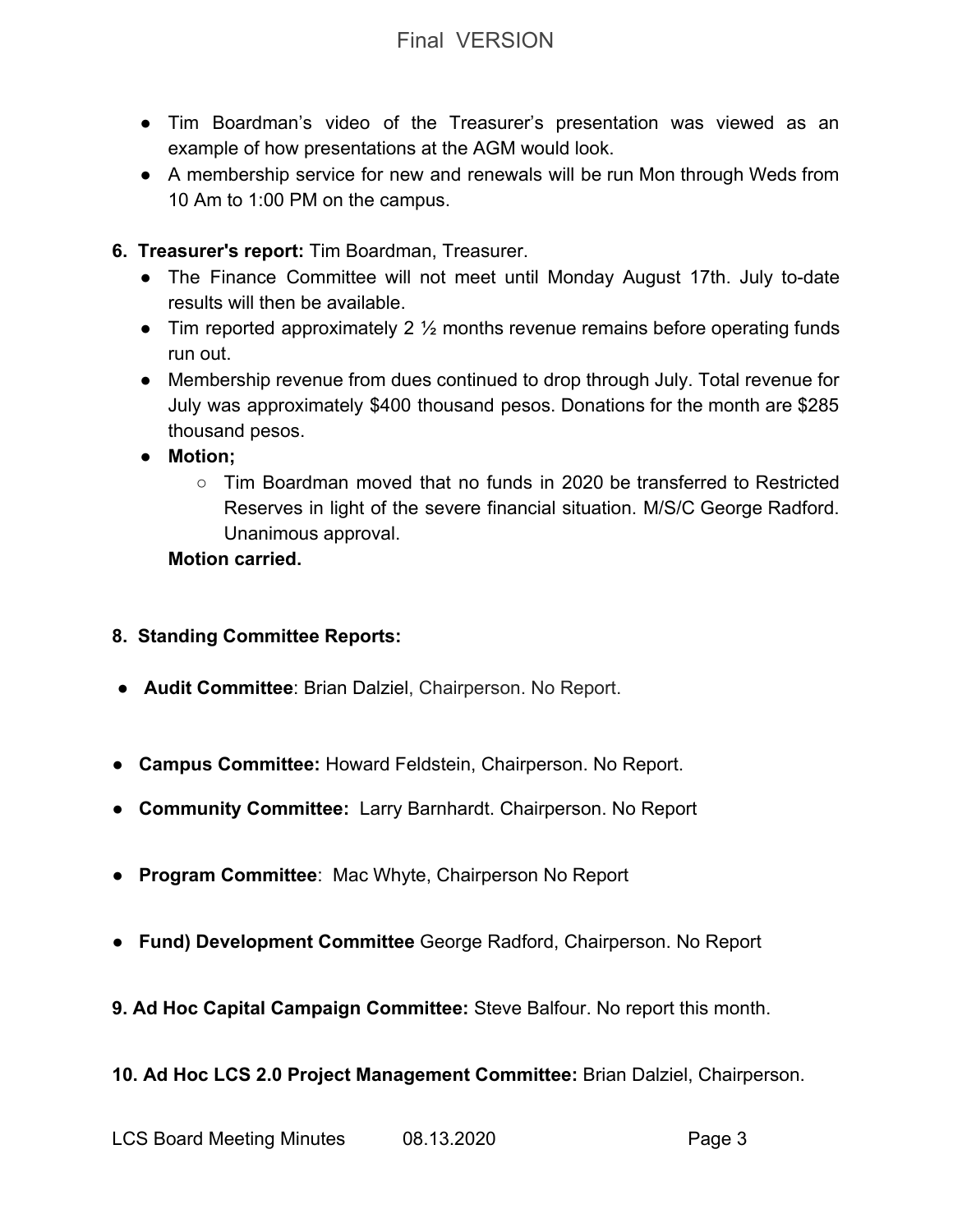No report this month.

# **11. Ad hoc Committee for C-19 Planning George Radford**

No report this month.

# **12. Ad hoc Committee for Membership Renewals George Radford**

No report this month..

## **13. Ongoing activities None.**

## **14. Old Business:**

● Regretfully Cafe Corazon has ceased to operate and will not be joining the LCS campus reopening plans. Another suitable restaurant operation is being sought.

## **15. Adjournment**

M/S/C George Radford/Tim Boardman to adjourn the meeting. The Board unanimously approved adjournment at 12:15 P.M.

The next board meeting date will be Thursday, September 17th, 2020 at 10:00 AM using Zoom teleconference services.

George William Radford, Secretary

Date of Approval: September 17th, 2020

Carole Jeanne Wolff, President

 $\frac{1}{2}$  ,  $\frac{1}{2}$  ,  $\frac{1}{2}$  ,  $\frac{1}{2}$  ,  $\frac{1}{2}$  ,  $\frac{1}{2}$  ,  $\frac{1}{2}$  ,  $\frac{1}{2}$  ,  $\frac{1}{2}$  ,  $\frac{1}{2}$  ,  $\frac{1}{2}$  ,  $\frac{1}{2}$  ,  $\frac{1}{2}$  ,  $\frac{1}{2}$  ,  $\frac{1}{2}$  ,  $\frac{1}{2}$  ,  $\frac{1}{2}$  ,  $\frac{1}{2}$  ,  $\frac{1$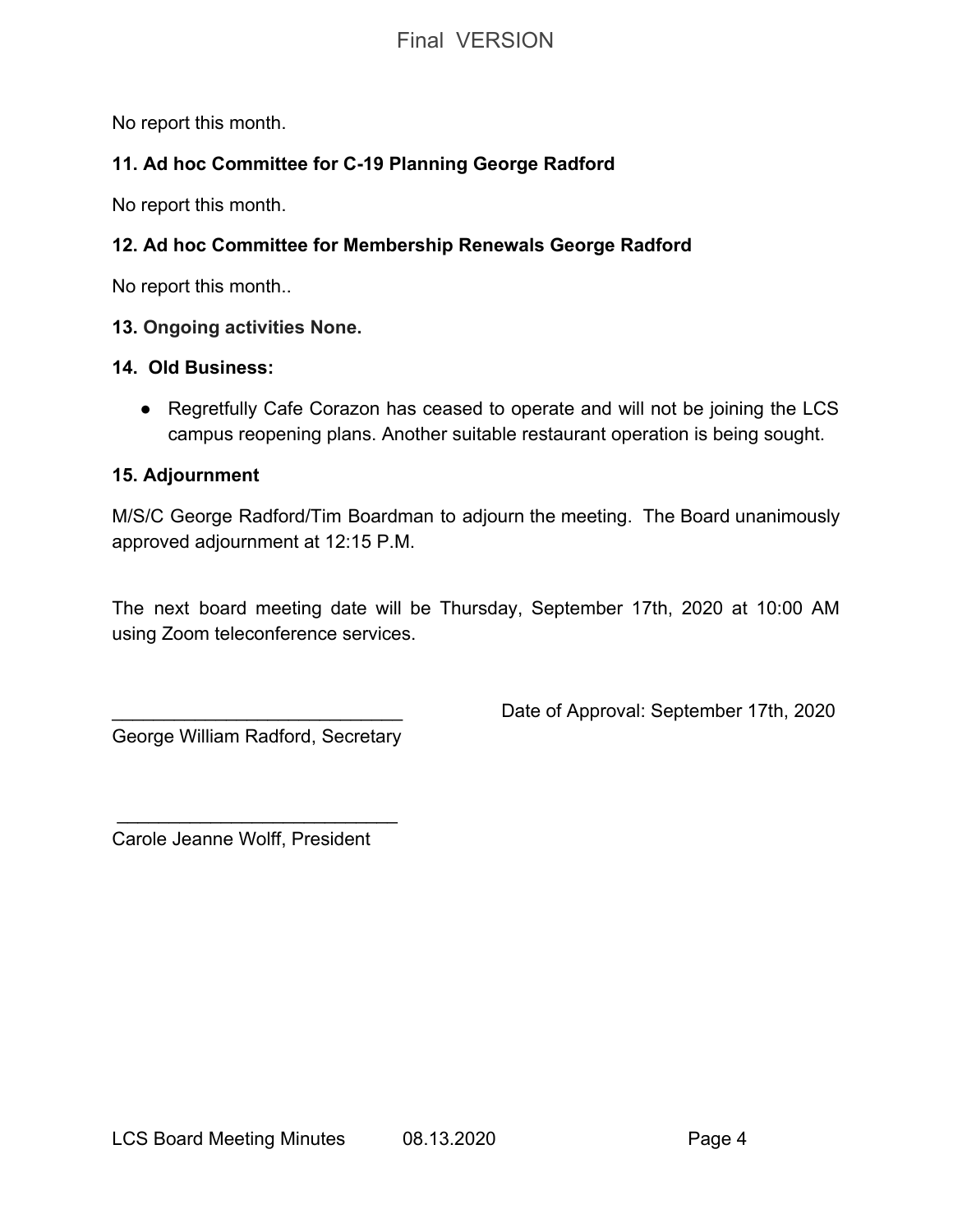Final VERSION

# Special LCS Board Meeting 10:00 AM, Thursday, August 26th, 2020 By teleconference

## **Members Present:**

President - Stephen Irwin Balfour (1<sup>st</sup> term to 2022); Vice-president - Howard Feldstein (1st term to 2021); Treasurer - Andrew Timothy Boardman (1<sup>st</sup> term to 2021); Secretary - George William Radford (2nd term to 2022); Director - Elizabeth Villaseñor Ramírez (2<sup>nd</sup> term to 2022); Director - Michael Ross Searles (1<sup>st</sup> term to 2022); Director - Brian Thomas Dalziel (2<sup>nd</sup> term to 2022); Director - Christine Carter Caldwell (1<sup>st</sup> term to 2021); Director - Larry John Barnhardt; (1<sup>st</sup> term to 2021). Director - Richard Joseph Chase  $(1<sup>st</sup>$  term to 2022); Director - Yolanda Martínez Llamas (1<sup>st</sup> term to 2022).

## **Members Absent:**

Director - Antoinette Francis Brahm ( $1<sup>st</sup>$  term to 2021); Past President - Carole Wolff

# **Vacant positions:**

Director -  $(1<sup>st</sup>$  term to 2021).

## **Also present:**

# **1. Call to Order: Steve Balfour, President at 10:05 AM.**

**2. Adoption of Agenda:** There was a determination of a Quorum with eleven of twelve voting members present.

M/S/C George Radford/Tim Boardman to approve the August 26th, 2020 agenda. The Board unanimously approved. **Motion carried.**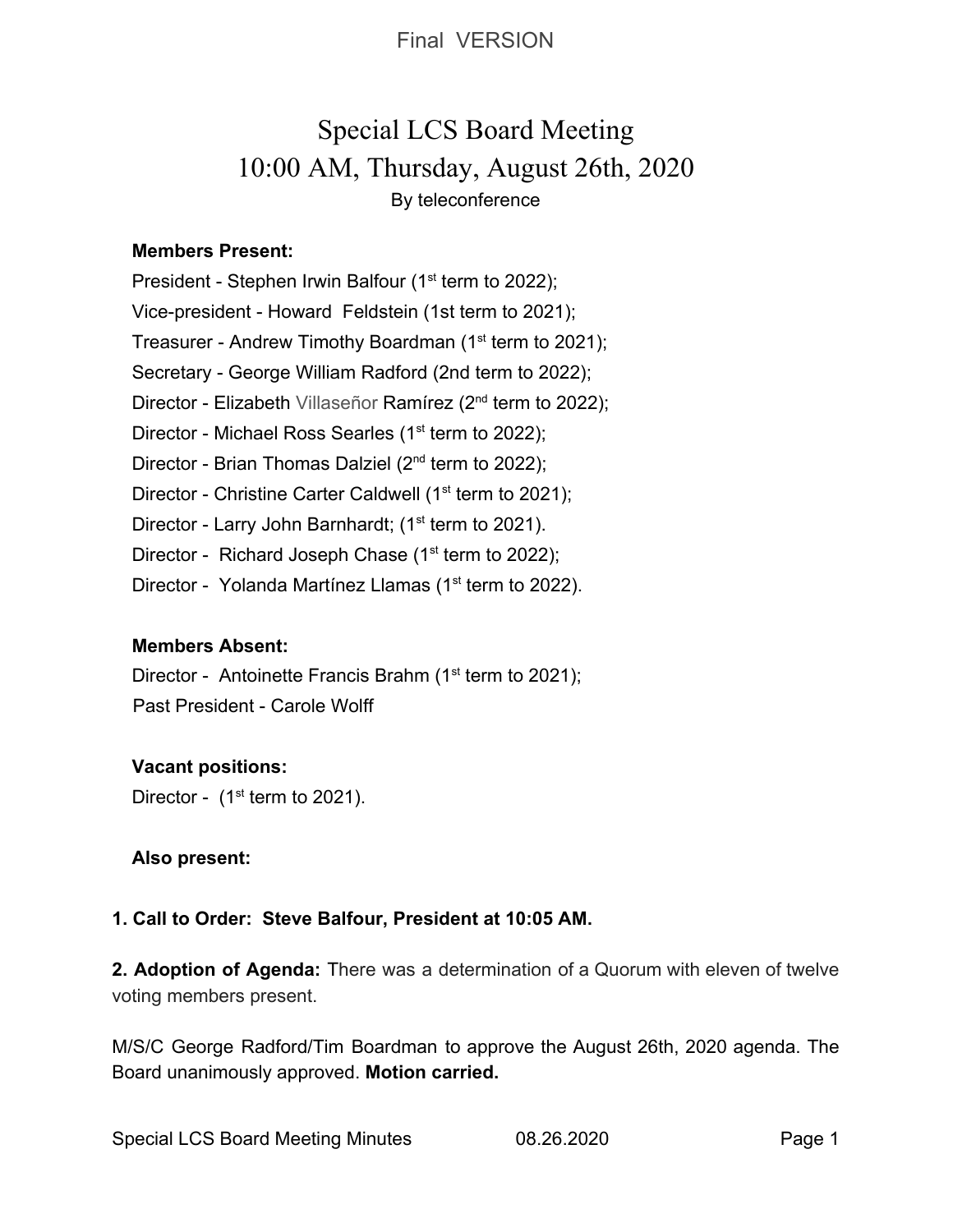# **3. Secretary's Report:** George Radford

The minutes of the last regular Board meeting on August 13th have been circulated in draft for updates. The minutes will be voted on at the next regular Board meeting on September 17th, 2020.

**Approval of the August 20th, 2020 Minutes of the General Assembly:** M/S/C Tim Boardman/Howard Feldstein to approve the minutes of the August 20th, 2020 Annual General Meeting. The Board unanimously approved. **Motion Carried.** The minutes will be delivered to the LCS lawyer, Luis Enrique Ramos ( Notario #2), for translation and protocalization.

# **4. Campus Reopening Plans: Steve Balfour**

The initial opening would cover the office and membership desks, library, information kiosk and greeters at the entrances.

Only the main entrance and South entrance would be open and staffed with safety protocols and materials.

The target date discussed was on or shortly after September 21st.

Four meetings with returning volunteers will be held the week of August 31st to Sept 4th to familiarize them with the new volunteer handbook of instructions.

The concept of a "soft" reopening was discussed and rejected.

Michael Searles suggested volunteers should be asked to verify they followed safe containment practices in their personal lives.

## **5. Executive Director Replacement: Steve Balfour**

Steve Balfour agreed to continue the role of Executive Director on an interim basis while a search is underway for a replacement.

M/S/C Michael Searles/Howard Feldstien moved that the Board accept the resignation of Steve Irwin Balfour as Executive Director, appoint Steve Irwin Balfour as Interim Executive Director without compensation but with IMSS benefits and set a limit of 90 days from August 26th, 2020 for the hiring of an Executive Director for the Lake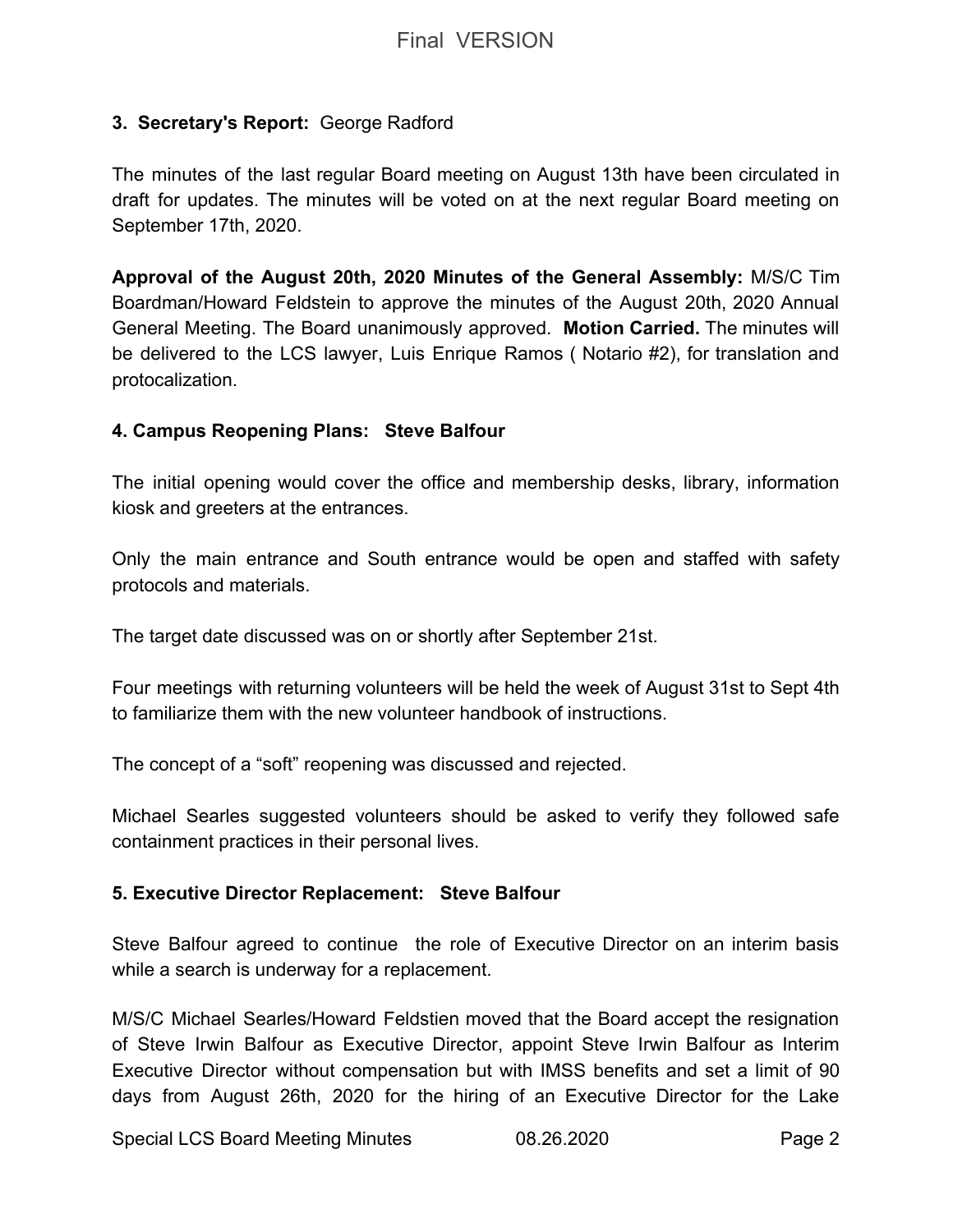Chapala Society who is not a member of the Board of Directors.

**Rationale:** To avoid any potential conflict of interest and to comply with all applicable federal and state laws and regulations, it is necessary to fill the Executive Director's position with someone who reports to but is independent of the Board of Directors. According to the Constitution it is the responsibility of the Executive Committee of the Board of Directors "to recommend to the Board of Directors a candidate for the position of Executive Director;". It is imperative that the Executive Committee immediately start the process of advertising for, interviewing and selecting an appropriate candidate to recommend to the Board of Directors for approval. Discussion, **Motion carried with one nay vote.**

It was decided that the Executive Committee, as per the Constitution, should advertise, recruit and evaluate people for the position of Executive Director as soon as possible. The Executive Committee may solicit input from others for an evaluation of the candidates for Executive Director as well.

## **5. Board Retreat**

A critical agenda item for the retreat will be the structure and makeup of the various Board standing Committees.

Several ideas were discussed from an in person to teleconference session.

**It was decided to hold another virtual Special Board meeting on Monday September the 7th (labor day) from 9:00 to 11:30 A.M. to nail down the arrangements and agenda for the retreat.** Larry Barnhardt, Steve Balfour, Elizabeth Ramirez and Michael Searles will meet to plan the agenda and logistics of the retreat meeting

## **6. Executive Director's Report - August, 2020. Steven Balfour**

Regretfully Cafe Corazon has ceased to operate and will not be joining the LCS campus reopening plans. Another suitable restaurant operation is being sought.

Steve Balfour noted that approximately 80 individuals took advantage of the 3 day membership renewal opportunity before the AGM on August 20th.

## **7. Old Business: None**